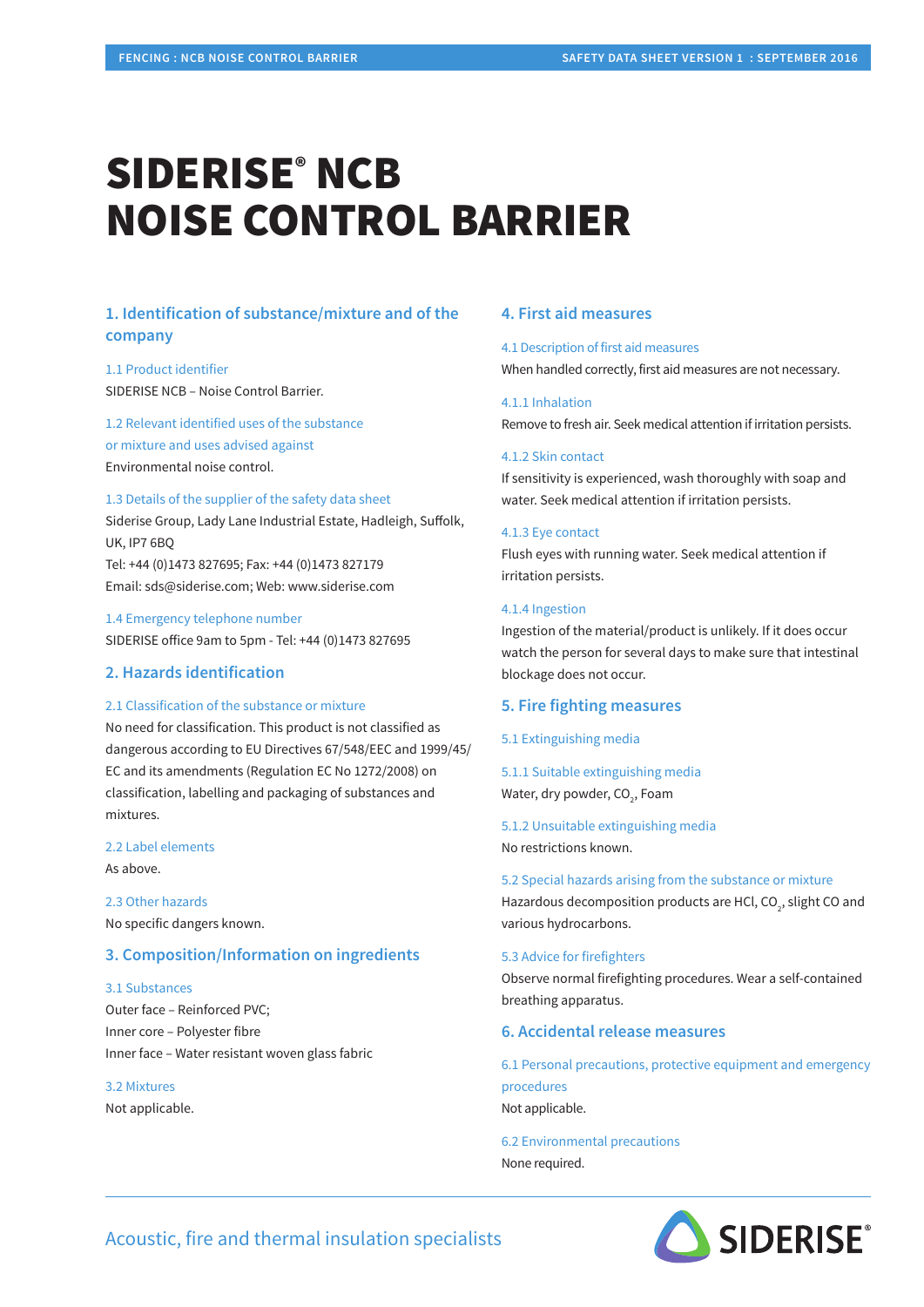6.3 Methods and materials for containment and cleaning up Not applicable.

## 6.4 Reference to other sections

Information regarding personal protection and disposal considerations can be found in section 8 and 13.

# **7. Handling and storage**

#### 7.1 Precautions for safe handling

No specific measures. Information regarding personal protection and disposal considerations can be found in section 8 and 13.

7.2 Conditions for safe storage, including any incompatibilities Store product to protect against damage including the weather.

7.3 Specific end use(s) None required.

## **8. Exposure controls/personal protection**

8.1 Control parameters Not applicable.

8.2 Exposure controls

Not applicable.

8.2.1 Engineering controls Carry out an appropriate health and safety risk assessment.

# 8.2.2 Personal protective equipment See below.

#### 8.2.2.1 Eye/face protection

Required when there is a risk of eye contact – safety glasses to EN166.

#### 8.2.2.2 Skin protection

Gloves in conformity with EN388 may be worn for comfort. Exposed skin may be covered for comfort.

# 8.2.2.3 Respiratory protection Not applicable.

8.2.2.4 Thermal hazards Not applicable.

8.2.3 Environmental exposure controls See section 7 for information.

# **9. Physical and chemical properties**

9.1 Information on basic physical and chemical properties

a) Appearance: Flexible acoustic barrier, multiple colours. b) Odour: None.

c) Odour threshold: None.

d) pH: Not applicable.

e) Melting point:/freezing point Not determined.

f) Initial boiling point and boiling range: The product is a solid. Not applicable.

g) Flash point: The product decomposes therefore not determined.

h) Evaporation rate: Not applicable – the product is a nonvolatile solid.

- i) Flammability (solid, gas): Not determined.
- j) Upper/lower flammability or explosive limits: Not applicable.
- k) Vapour pressure: Not applicable.
- l) Vapour density: Not applicable.
- m) Relative density: Not determined.
- n) Solubility: Not applicable.
- o) Partition coefficient: Not applicable.
- p) Auto-ignition temperature: Not determined.
- q) Decomposition temperature: Not determined.
- r) Viscosity: Not applicable.
- s) Explosive properties: Not applicable.
- t) Oxidising properties: Not applicable.

9.2 Other information None.

## **10. Stability and reactivity**

10.1 Reactivity No hazardous reactions if stored according to section 7.

10.2 Chemical stability The product is stable if stored according to section 7.

10.3 Hazardous reactions The product is stable if stored according to section 7.

10.4 Conditions to avoid The product is stable if stored according to section 7.

#### 10.5 Incompatible materials

Substances to avoid: Strong acids, strong oxidizing agents, halogens/halogenation agents.

10.6 Hazardous decomposition products HCl, CO $_{2}$ , slight CO and various hydrocarbons.

#### **11. Toxicological information**

#### 11.1 Information on toxicological effects

a) Acute toxicity: No acute toxicity.

- b) Skin corrosion/irritation: Not applicable.
- c) Serious eye damage/irritation: Not applicable.

d) Respiratory or skin sensitisation: Fibres may cause short term irritation of the skin.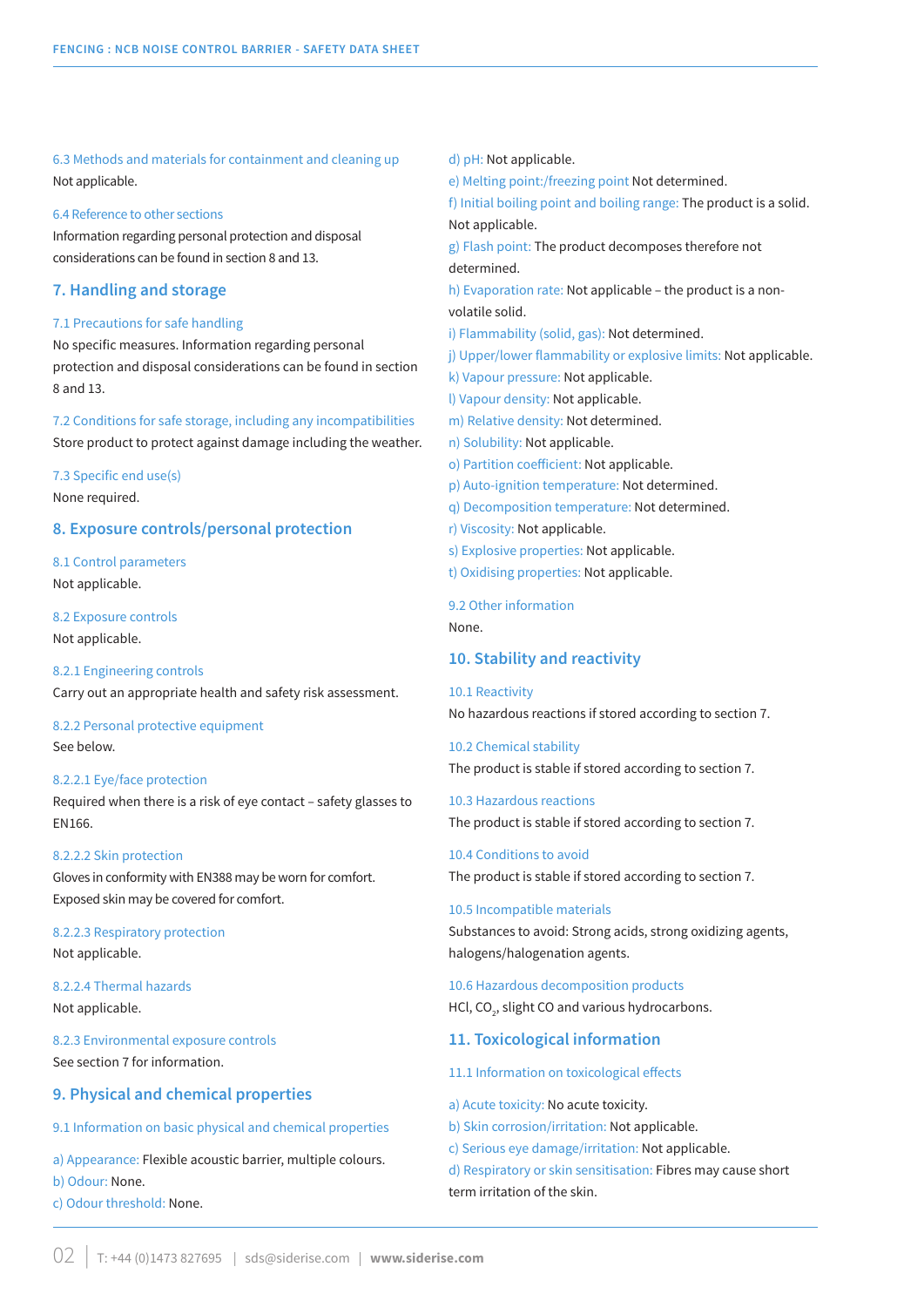e) Germ cell mutagenicity: Not applicable. f) Carcinogenicity: Not classified as carcinogenic according to EC Directive 97/69/EC amendment to Directive 67/548/EEC. g) Reproductive toxicity: Not applicable. h) STOT-single exposure: Not applicable. i) STOT-repeated exposure:Not applicable. j) Aspiration hazard: Not applicable.

### **12. Ecological information**

12.1 Toxicity - aquatic/terrestrial No information available.

12.2 Persistance and degradability The product is not readily biodegradable.

12.3 Bioaccumulative potential None.

12.4 Mobility in soil None.

#### 12.5 Results of PBT and vPvB assessment

The product does not fulfil the criteria for PBT (Persistent/ bioaccumulative/toxic) and vPvB (very persistent/very bioaccumulative).

## 12.6. Other adverse effects

The product does not contain substances that are listed in Annex I of Regulation (EC) 2037/2000 on substances that deplete the ozone layer.

#### 12.7 Additional information

None.

#### **13. Disposal consideration**

#### 13.1 Waste treatment methods

Check for possible recycling. Observe national and local legal requirements.

The UK Environmental Protection (Duty of Care) Regulations (EP) and amendments should be noted (United Kingdom). Contaminated packaging: Contaminated packaging should be emptied as far as possible and disposed of in the same manner as the substance/product. Completely emptied packaging can be given for recycling.

# **14. Transport information (ADR, RID, ADN, IMDG, ICAO-TI/IATA-DGR)**

14.1 UN number Not applicable.

14.2 UN proper shipping name Not applicable.

14.3 Transport hazard class(es) Not applicable.

14.4 Packing group Not applicable.

14.5 Environmental hazards Not applicable.

14.6 Special precautions for user Not applicable.

14.7 Transport in bulk according to Annex II of Marpol and the IBC Code Not applicable.

# **15. Regulatory information**

# 15.1 Safety, health and environmental regulations/legislation specific for the substance or mixture

The data should be considered when making any assessment under the Control of Substances Hazardous to Health Regulations (COSHH), and related guidance, for example, 'COSHH Essentials' (United Kingdom).

#### 15.2 Chemical safety assessment

A safety data sheet for this product is legally not required and is provided by us just as a courtesy to our customers. Product is not classified as hazardous. Chemical Safety Assessment not required.

# **16. Other information**

#### 16.1 Standard information

In addition to the information given in the safety data sheet we refer to the product specific 'Technical Information'. The product does not contain recycled material.

### 16.2 Additional information

This Safety Data Sheet refers specifically to the products listed and can not be used in other products.

#### 16.3 Important notice

The information included in the Safety Data Sheet is based on our most up-to-date knowledge, and is solely intended to inform regarding aspects of safety; the properties and characteristics indicated herein are not guaranteed.

No liability will be accepted (except as by specified by law) for use of information taken from this safety data sheet. It is the responsibility of the user of this product to observe the rules and regulations.

Date prepared: 29 September 2016